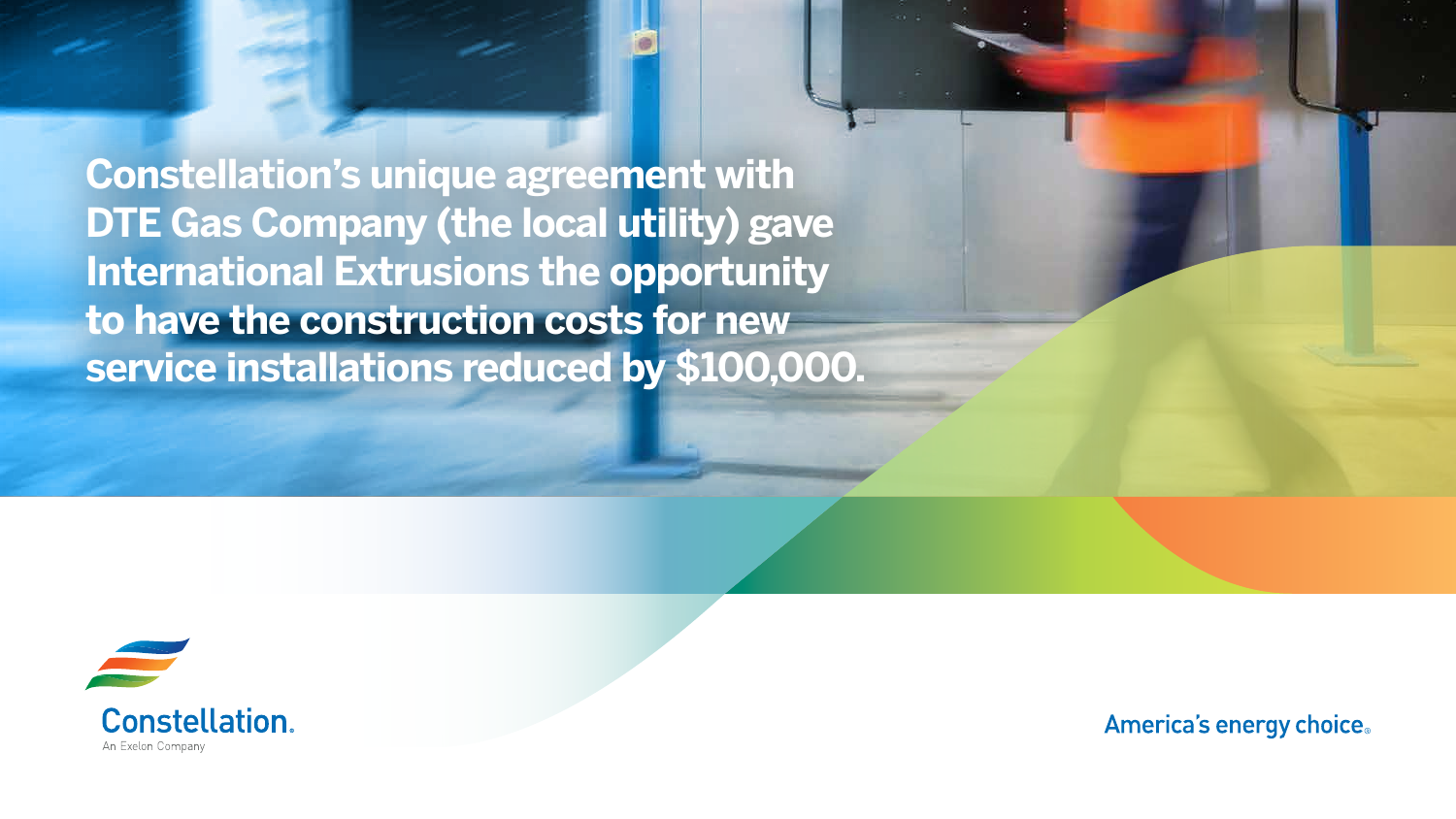**International Extrusions took advantage of this benefit, reducing the utility construction charge to just \$15,000.** 



**Constellation.** An Exelon Company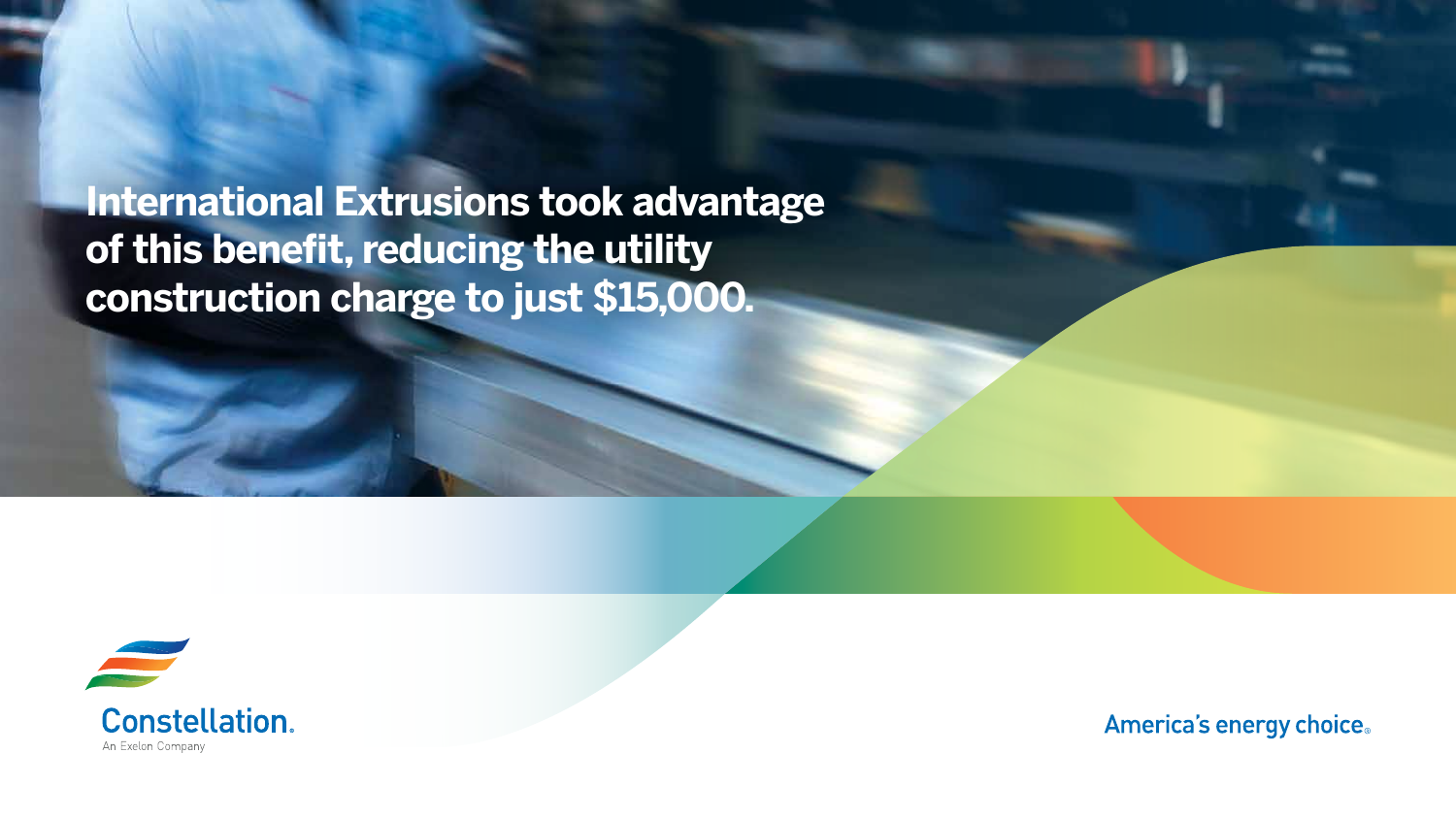**This has allowed the International Extrusions team to reallocate dollars they were previously spending on energy supply to the needs of the core business instead.** 



**Constellation.** An Exelon Company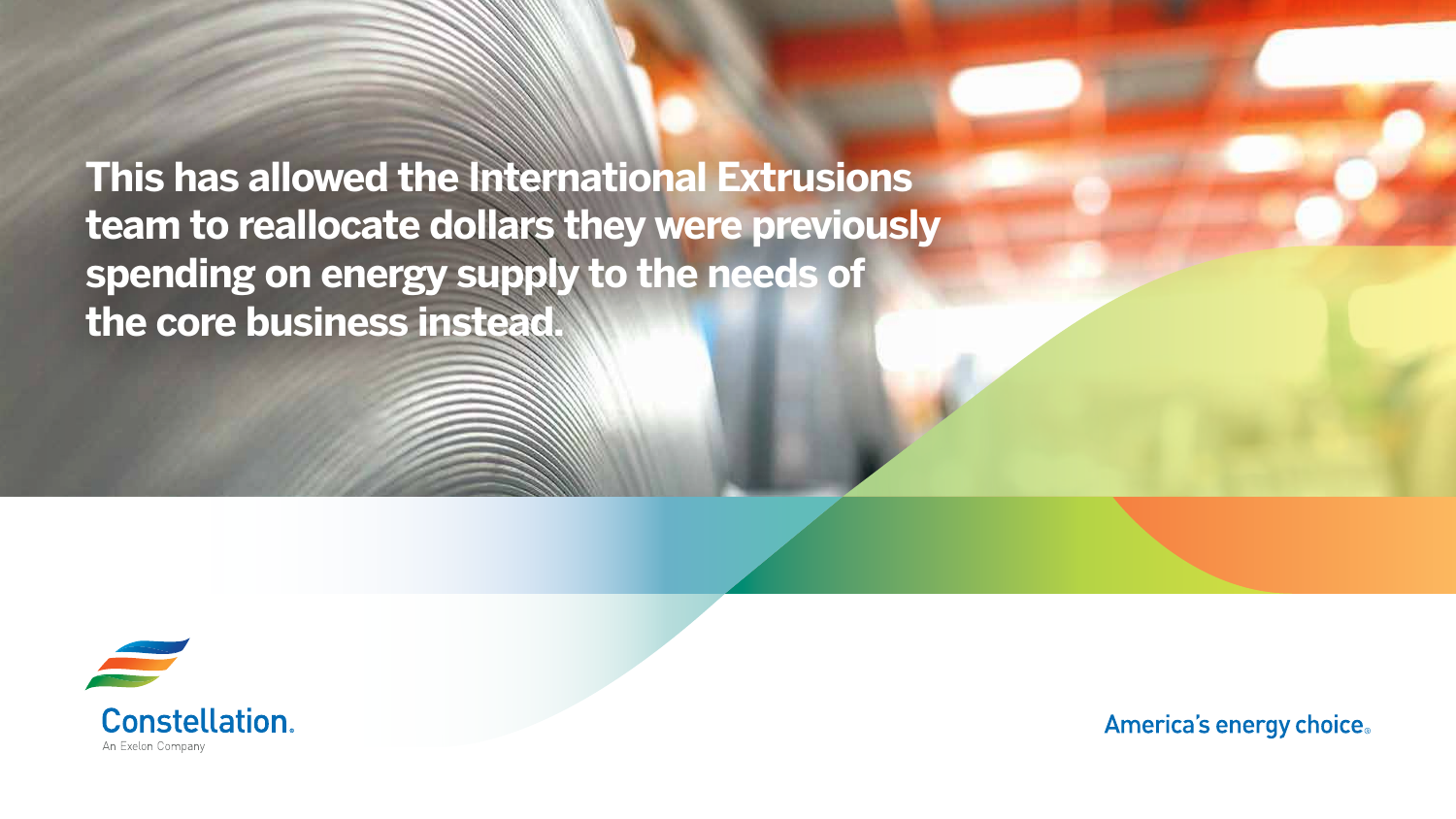**"Constellation helps us navigate the market when it comes to purchasing and managing energy costs for our facility."** 

**—George Gazepis, Chief Financial Officer, International Extrusions, Inc.** 



**Constellation** An Exelon Company